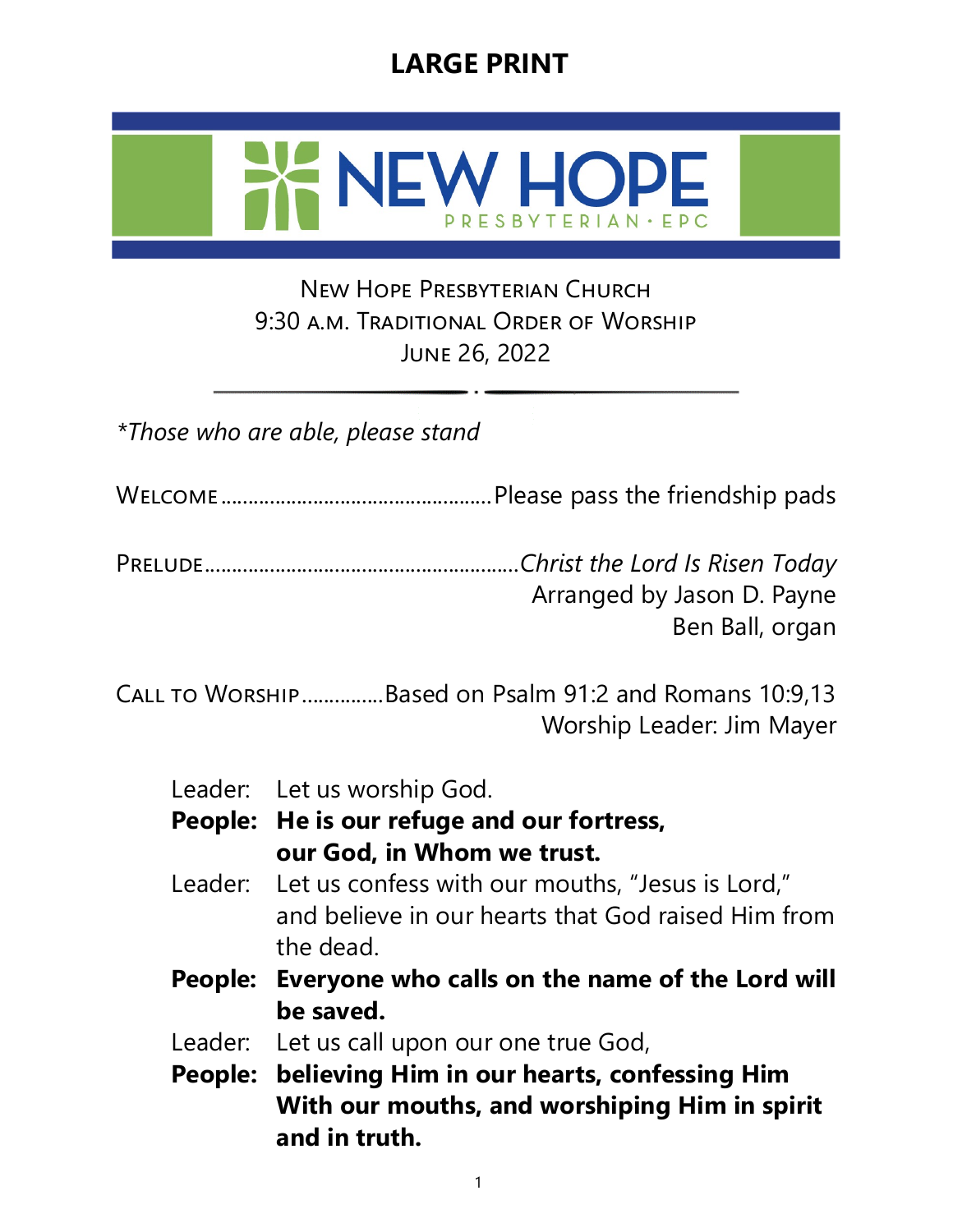\*Hymn........................................................................... *Alleluia! Sing to Jesus* Tune name: HYFRYDOL Arranged by Samuel Metzger

**Alleluia! Sing to Jesus; His the scepter, His the throne; Alleluia! His the triumph, His the victory alone. Hark! The songs of peaceful Zion Thunder like a mighty flood: "Jesus, out of ev'ry nation Has redeemed us by His blood."**

**Alleluia! Bread of heaven, Here on earth our food, our stay; Alleluia! Here the sinful Flee to You from day to day. Intercessor, Friend of sinners, Earth's Redeemer, hear our plea Where the songs of all the sinless Sweep across the crystal sea.**

(Organ Interlude)

**Alleluia! Not as orphans Are we left in sorrow now; Alleluia! He is near us; Faith believes, nor questions how. Though the cloud from sight received Him When the forty days were o'er, Shall our hearts forget His promise: "I am with you evermore"?**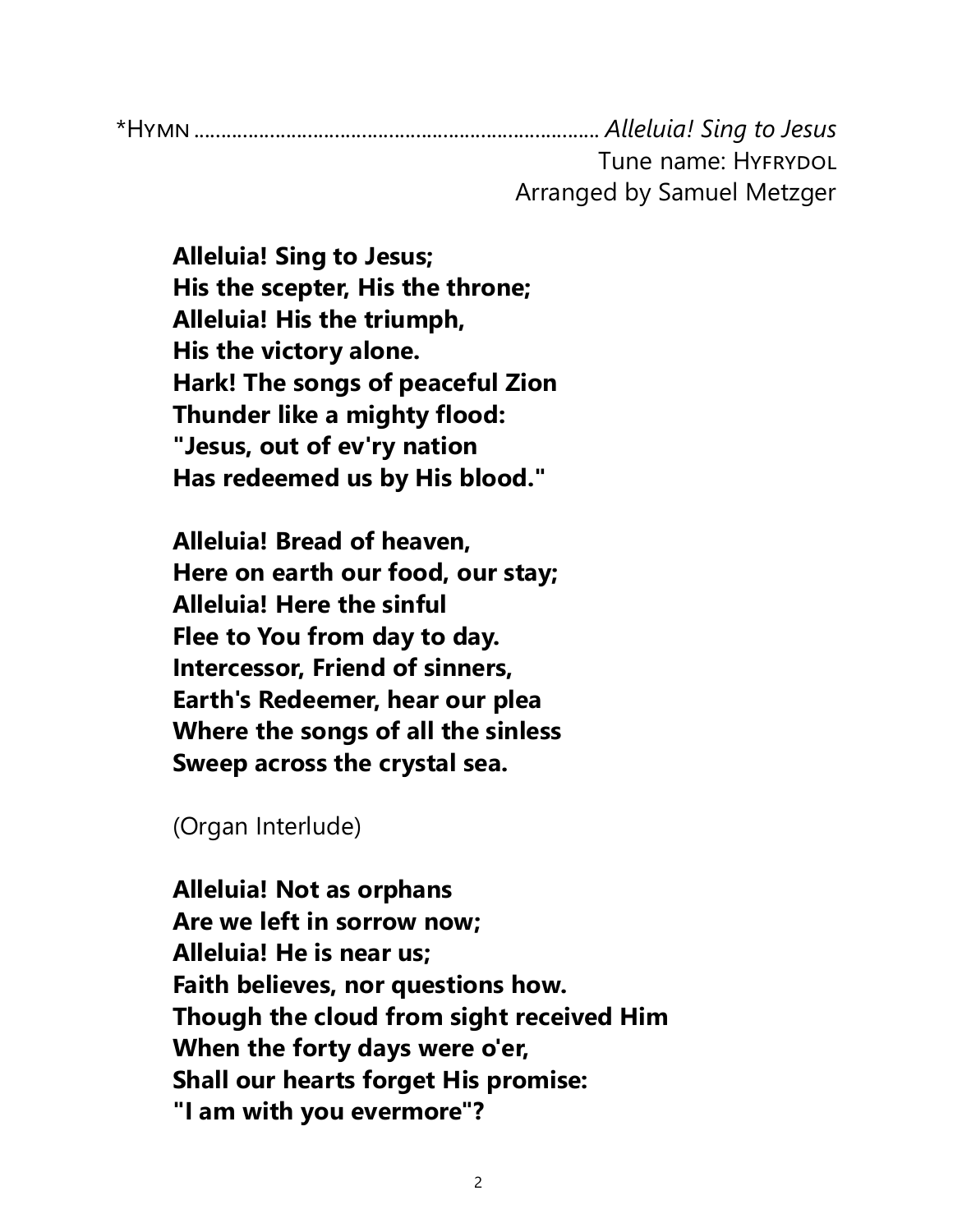\*Affirmation of Faith...........The Heidelberg Catechism (Article 31)

Leader: Why is Jesus called "Christ," meaning "anointed"? **People: Because He has been ordained by God the Father and has been anointed with the Holy Spirit to be our chief prophet and teacher who fully reveals to us the secret counsel and will of God concerning our deliverance; our only high priest who has delivered us by the one sacrifice of His body, and who continually pleads our cause with the Father; and our eternal king Who governs us by His Word and Spirit, and who guards us and keeps us in the freedom He has won for us.** 

\*Gloria Patri........................................................... Tune name: Greatorex

**Glory be to the Father, and to the Son, and the Holy Ghost; As it was in the beginning, is now, and ever shall be, World without end. Amen. Amen.** 

Minute for Mission

Call to Confession.....................................Text by James Montgomery

Leader: Go to dark Gethsemane, you who feel the tempter's power; Your Redeemer's conflict see; watch with Him one bitter hour; turn not from His griefs away; Learn of Jesus Christ to pray.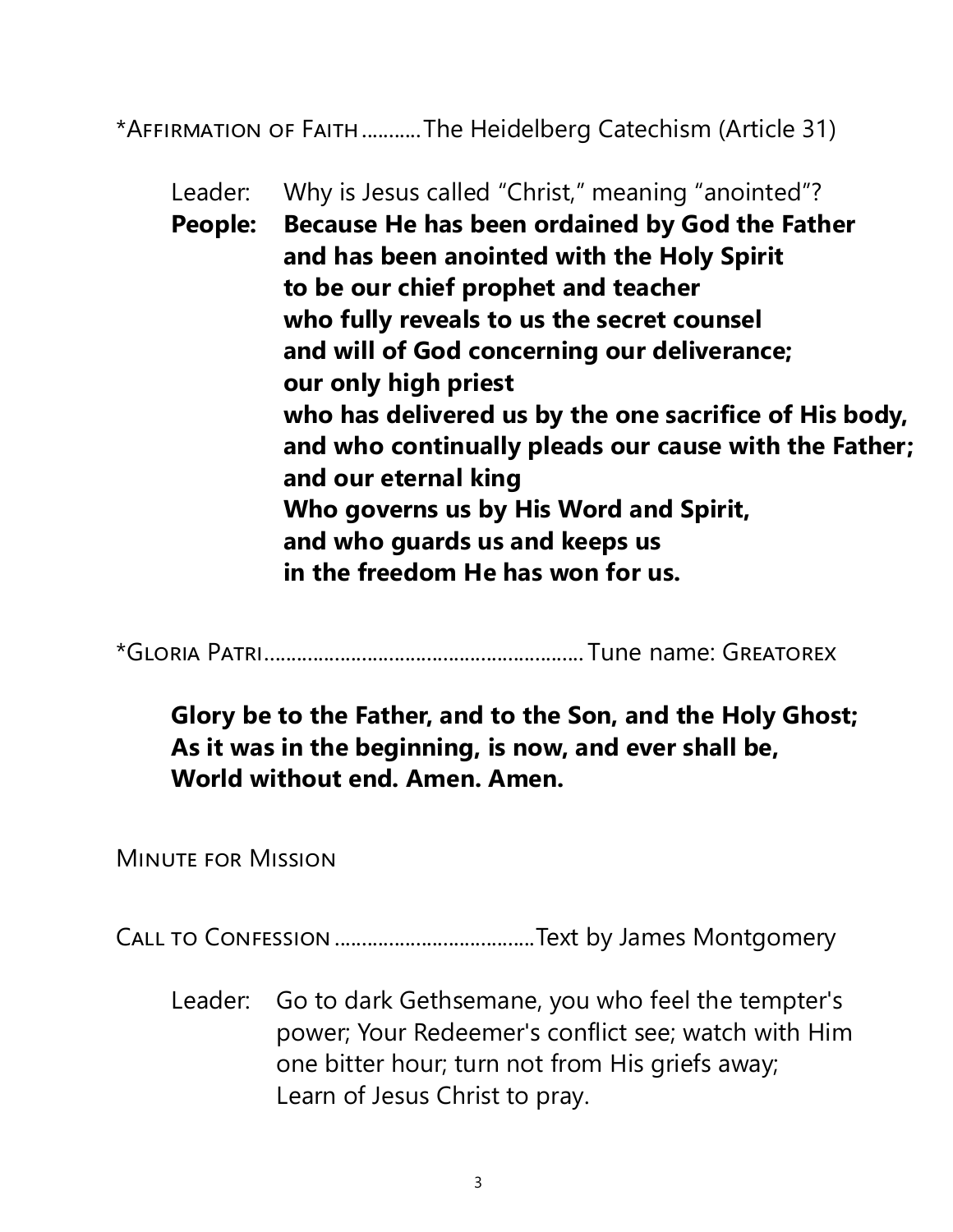Hymn of Confession ...............*Spirit of God, Descend upon My Heart* Tune name: Morecambe

ALL: **Spirit of God, descend upon my heart; Wean it from earth, through all its pulses move; Stoop to my weakness, mighty as Thou art, And make me love Thee as I ought to love.**

WOMEN: **I ask no dream, no prophet ecstasies, No sudden rending of the veil of clay, No angel visitant, no op'ning skies; But take the dimness of my soul away.**

ALL: **Hast Thou not bid us love Thee, God and King? All, all Thine own, soul, heart, and strength and mind. I see Thy cross—there teach my heart to cling; O let me seek Thee, and O let me find.**

MEN: **Teach me to feel that Thou art always nigh; Teach me the struggles of the soul to bear, To check the rising doubt, the rebel sigh; Teach me the patience of unceasing prayer.**

ALL: **Teach me to love Thee as Thine angels love, One holy passion filling all my frame; The baptism of the heav'n-descended Dove, My heart an altar, and Thy love the flame.**

Time for Silent Confession of Sin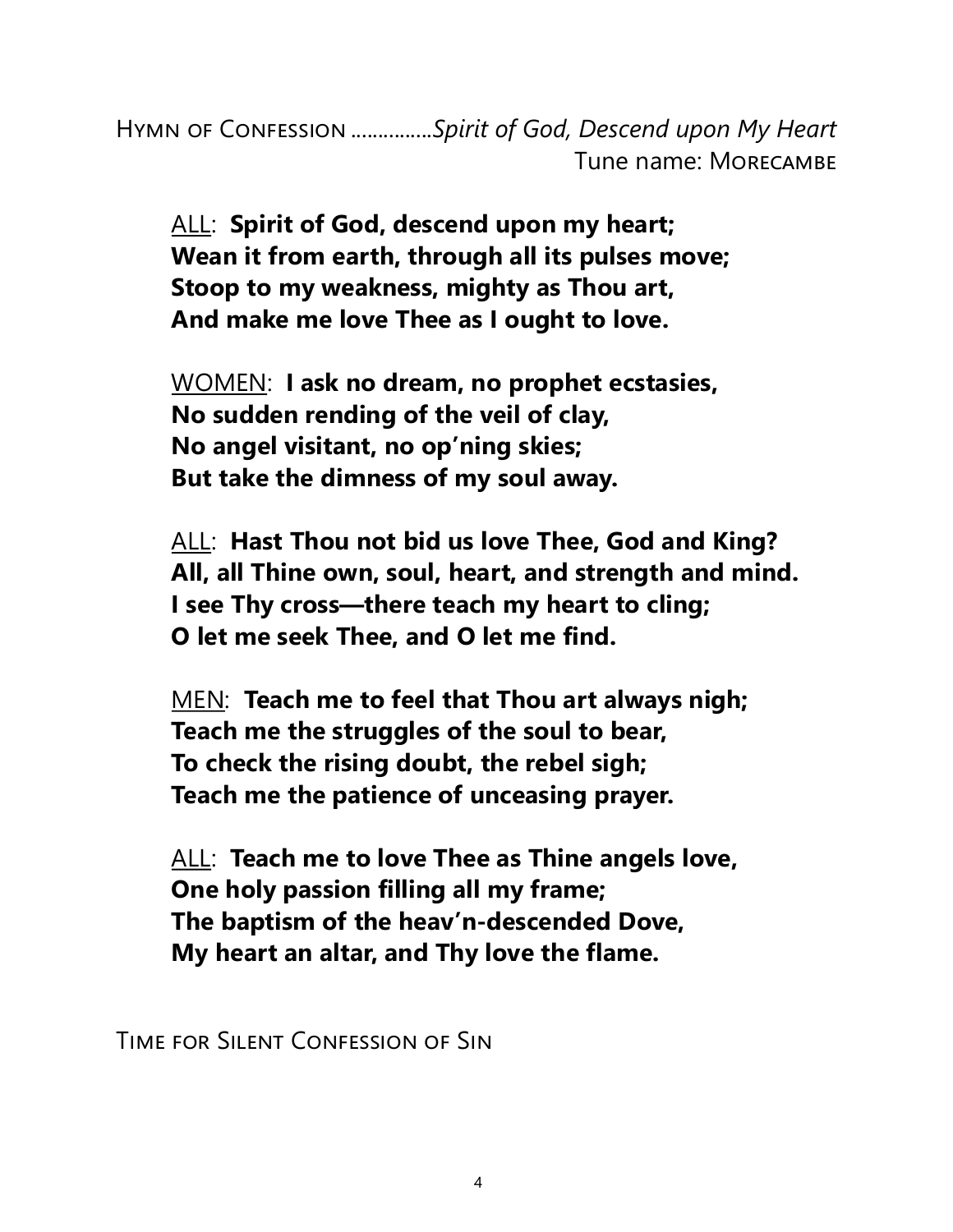Prayer of Confession...................From the Book of Common Prayer

| Leader: Almighty God, to You all hearts are open,   |  |  |
|-----------------------------------------------------|--|--|
| all desires known, and from You no secrets are hid. |  |  |

**People: Cleanse the thoughts of our hearts by the inspiration of Your Holy Spirit, that we may perfectly love You and worthily magnify Your holy name, through Jesus Christ, our Lord and Savior. Amen.** 

Assurance of Salvation........................................................... 1 Peter 2:24

Leader: He himself bore our sins in His body on the cross, so that we might die to sins and live for righteousness; by His wounds you have been healed.

Offertory.....................................................................*Take Time to Be Holy* Arranged by Ben Ball Sanctuary Choir

Take time to be holy, speak oft with thy Lord; Abide in Him always, and feed on His Word. Make friends of God's children, help those who are weak, Forgetting in nothing His blessing to seek.

Take time to be holy, the world rushes on; Spend much time in secret, with Jesus alone. By looking to Jesus, like Him thou shalt be; Thy friends in thy conduct His likeness shall see.

Take time to be holy, be calm in thy soul, Each thought and each motive beneath His control. Thus led by His Spirit to fountains of love, Thou soon shalt be fitted for service above.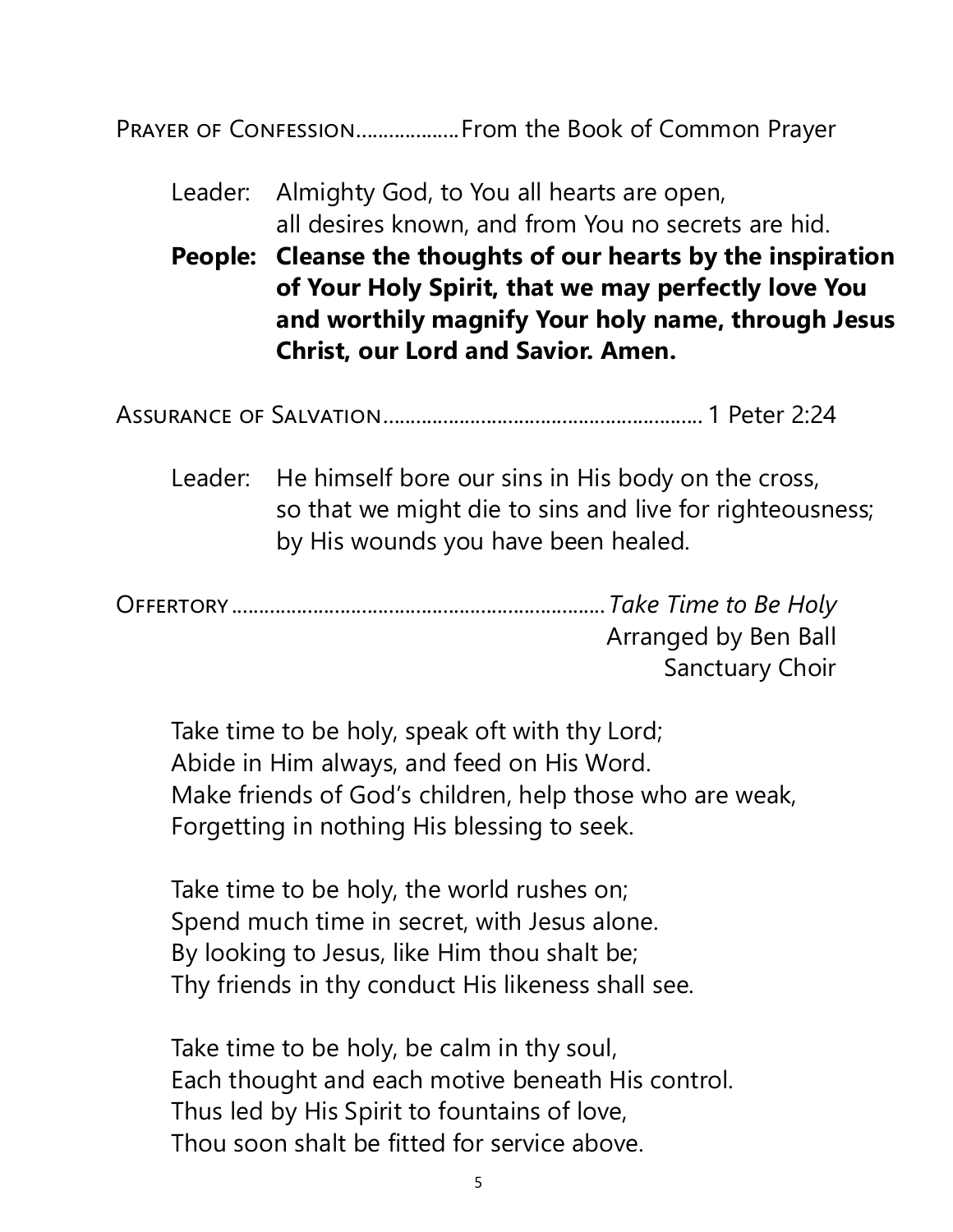Take time to be holy, let Him be thy Guide; And run not before Him, whatever betide. In joy or in sorrow, still follow the Lord, And, looking to Jesus, still trust in His Word.

Still trust in His Word.

Sermon...........................................................................Dr. Jerry Franz, Elder

\*Hymn ..................................................................... *Lead On, O King Eternal* Tune name: Lancashire

**Lead on, O King eternal; we follow, not with fears, For gladness breaks like morning where'er Thy face appears. Thy cross is lifted o'er us, we journey in its light; The crown awaits the conquest; lead on, O God of might.**

\*Benediction

Postlude ............................................................................... *Small Fugue in D* By Samuel Wesley Ben Ball, organ

CCLI License #2966531

Giving through 5/31/22: \$753.371 Expenses through 5/31/22: \$737,331 Building Fund 5/31/22: \$16,612

— MISSION STATEMENT — *New Hope exists to glorify God and make disciples by living out the gospel together.*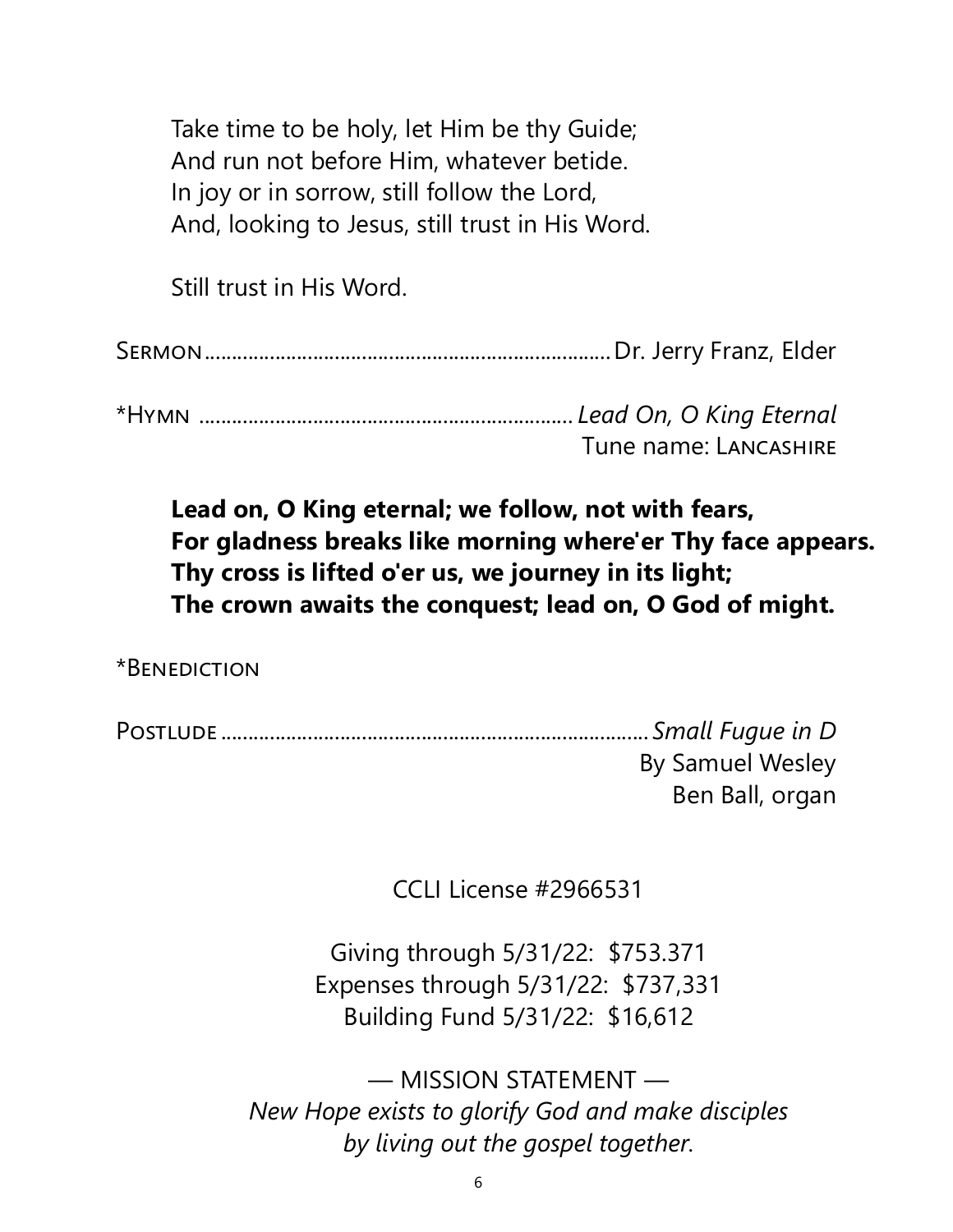

### New Hope Presbyterian Church 11:00 a.m. Contemporary Order of Worship June 26, 2022

### *Open Up The Heavens*

By Andi Rozier, James McDonald, Meredith Andrews, and Stuart Garrard. © 2012 Word Music, LLC, Open Hands Music, Stugio Music Publishing, and Harvest Bible Chapel Publishing Designee.

#### Welcome and Announcements

#### *No Longer Slaves*

By Jonathan David Helser, Brian Johnson, and Joel Case. © 2014 Bethel Music Publishing.

## *Build My Life*

By Brett Younker, Karl Martin, Kirby Kable, Pat Barrett, and Matt Redman. © Said And Done Music, sixsteps Music, Thankyou Music, worshiptogether.com song.

### *God So Loved*

By Andrew Bergthold, Ed Cash, Franni Cash, Martin Cash, and Scott Cash. © 2019 Andrew Bergthold Designee, Capitol CMG Genesis, Capitol CMG Paragon, We The Kingdom ASCAP Designee, and We The Kingdom Music.

### Sermon

Dr. Jerry Franz

### *Build My Life*

CCLI License #2966531

7 *by living out the gospel together.* — MISSION STATEMENT — *New Hope exists to glorify God and make disciples*